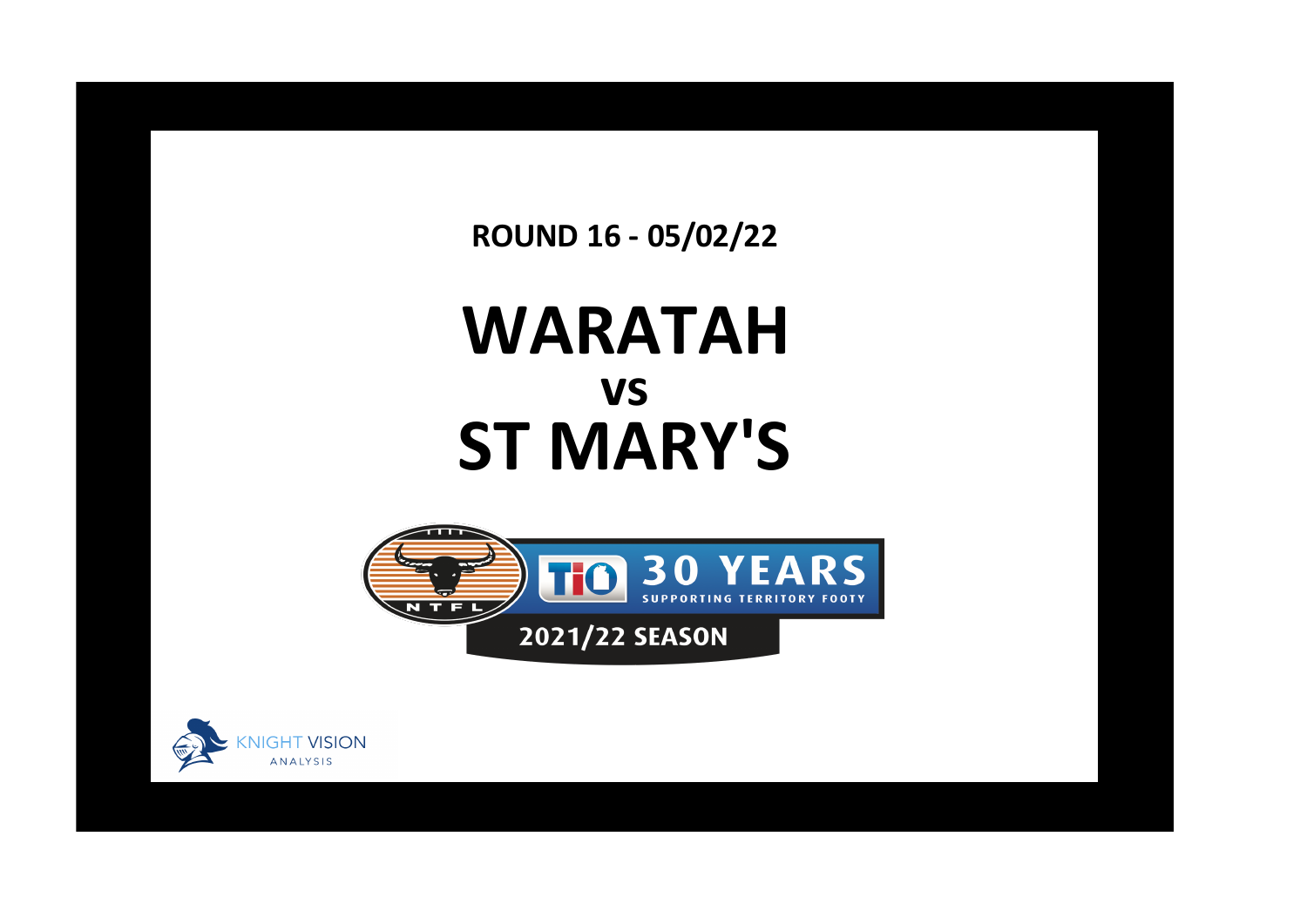|                |                         | Waratah                 |                         |                |                          |                         |                         | <b>St Mary's</b> |                |              | <b>Differential</b> |                |                |                |              |  |  |
|----------------|-------------------------|-------------------------|-------------------------|----------------|--------------------------|-------------------------|-------------------------|------------------|----------------|--------------|---------------------|----------------|----------------|----------------|--------------|--|--|
| Q1             | Q <sub>2</sub>          | Q <sub>3</sub>          | Q4                      | <b>TOTAL</b>   |                          | Q1                      | Q <sub>2</sub>          | Q <sub>3</sub>   | Q <sub>4</sub> | <b>TOTAL</b> | Q1                  | Q <sub>2</sub> | Q <sub>3</sub> | Q <sub>4</sub> | <b>TOTAL</b> |  |  |
| 54             | 44                      | 41                      | 37                      | 176            | <b>Kicks</b>             | 39                      | 51                      | 44               | 61             | 195          | $+15$               | $-7$           | $-3$           | $-24$          | $-19$        |  |  |
| 23             | 25                      | 22                      | 16                      | 86             | <b>Handballs</b>         | 12                      | 11                      | 24               | 37             | 84           | $+11$               | $+14$          | $-2$           | $-21$          | $+2$         |  |  |
| 77             | 69                      | 63                      | 53                      | 262            | <b>Disposals</b>         | 51                      | 62                      | 68               | 98             | 279          | $+26$               | $+7$           | $-5$           | $-45$          | $-17$        |  |  |
| 2.35           | 1.76                    | 1.86                    | 2.31                    | 2.05           | <b>K:H Ratio</b>         | 3.25                    | 4.64                    | 1.83             | 1.65           | 2.32         | $-0.90$             | $-2.88$        | $+0.03$        | $+0.66$        | $-0.27$      |  |  |
| 61%            | 66%                     | 59%                     | 54%                     | 60%            | Kick Eff. %              | 64%                     | 69%                     | 55%              | 72%            | 66%          | $-3%$               | $-3%$          | $+4%$          | $-18%$         | $-5%$        |  |  |
| 91%            | 84%                     | 82%                     | 69%                     | 83%            | <b>Handball Eff. %</b>   | 58%                     | 82%                     | 75%              | 95%            | 82%          | +33%                | $+2%$          | $+7%$          | $-26%$         | $+0%$        |  |  |
| $\overline{2}$ | 6                       | $\overline{7}$          | 4                       | 19             | <b>Clangers</b>          | 4                       | 4                       | 6                | 3              | 17           | $-2$                | $+2$           | $+1$           | $+1$           | $+2$         |  |  |
| 28             | 29                      | 24                      | 29                      | 110            | <b>Cont. Poss</b>        | 30                      | 32                      | 33               | 34             | 129          | $-2$                | $-3$           | $-9$           | $-5$           | $-19$        |  |  |
| 47             | 38                      | 37                      | 22                      | 144            | <b>Unc. Poss</b>         | 22                      | 28                      | 34               | 63             | 147          | $+25$               | $+10$          | $+3$           | $-41$          | $-3$         |  |  |
| 22             | 14                      | 12                      | 10                      | 58             | <b>Marks</b>             | 14                      | 16                      | 18               | 19             | 67           | $+8$                | $-2$           | $-6$           | $-9$           | $-9$         |  |  |
| 19             | 13                      | 11                      | $\overline{\mathbf{z}}$ | 50             | <b>Unc. Marks</b>        | 11                      | 14                      | 16               | 17             | 58           | $+8$                | $-1$           | $-5$           | $-10$          | $-8$         |  |  |
| 3              | 1                       | 1                       | 3                       | 8              | <b>Cont. Marks</b>       | 3                       | $\overline{2}$          | $\overline{2}$   | 2              | 9            | $\mathbf{0}$        | $-1$           | $-1$           | $+1$           | $-1$         |  |  |
| 4              | $\overline{\mathbf{2}}$ | 4                       | 5                       | 15             | <b>Int. Marks</b>        | 3                       | 3                       | 4                | $\overline{2}$ | 12           | $+1$                | $-1$           | $\Omega$       | $+3$           | $+3$         |  |  |
| 1              | $\mathbf{1}$            | $\mathbf 0$             | $\mathbf{1}$            | 3              | <b>F50 Marks</b>         | 1                       | 3                       | $\mathbf 0$      | 6              | 10           | $\mathbf{0}$        | $-2$           | $\mathbf{0}$   | $-5$           | $-7$         |  |  |
| 18             | 18                      | 17                      | 11                      | 64             | <b>Handball Receives</b> | $\overline{\mathbf{z}}$ | 9                       | 16               | 34             | 66           | $+11$               | $+9$           | $+1$           | $-23$          | $-2$         |  |  |
| 18             | 21                      | 20                      | 24                      | 83             | <b>Groundball Gets</b>   | 21                      | 22                      | 25               | 27             | 95           | $-3$                | $-1$           | $-5$           | $-3$           | $-12$        |  |  |
| 7              | 8                       | 6                       | 9                       | 30             | <b>Hitouts</b>           | $\overline{7}$          | $\overline{\mathbf{z}}$ | 8                | 11             | 33           | $\mathbf{0}$        | $+1$           | $-2$           | $-2$           | $-3$         |  |  |
| 8              | 8                       | $\overline{\mathbf{z}}$ | 9                       | 32             | <b>Clearances</b>        | 7                       | 8                       | 6                | 9              | 30           | $+1$                | $\mathbf{0}$   | $+1$           | $\mathbf 0$    | $+2$         |  |  |
| 8              | 10                      | $\overline{\mathbf{z}}$ | 12                      | 37             | <b>Tackles</b>           | 9                       | 17                      | 15               | 5              | 46           | $-1$                | $-7$           | $-8$           | $+7$           | $-9$         |  |  |
| 7              | 5                       | 7                       | 11                      | 30             | <b>One Percenters</b>    | 7                       | 8                       | 6                | 9              | 30           | $\mathbf{0}$        | $-3$           | $+1$           | $+2$           | $\mathbf{0}$ |  |  |
| 5              | 4                       | 4                       | 5                       | 18             | <b>Spoils</b>            | 5                       | 6                       | 5                | 6              | 22           | $\Omega$            | $-2$           | $-1$           | $-1$           | $-4$         |  |  |
| 8              | 9                       | 6                       | 3                       | 26             | <b>Frees For</b>         | 7                       | 10                      | 6                | 8              | 31           | $+1$                | $-1$           | $\mathbf{0}$   | $-5$           | $-5$         |  |  |
| $\overline{7}$ | 10                      | 6                       | 8                       | 31             | <b>Frees Against</b>     | 8                       | 9                       | 6                | 3              | 26           | $-1$                | $+1$           | $\bf{0}$       | $+5$           | $+5$         |  |  |
| 11             | $\overline{7}$          | 9                       | 11                      | 38             | <b>Inside 50s</b>        | 11                      | 18                      | 9                | 14             | 52           | $\bf{0}$            | $-11$          | $\Omega$       | $-3$           | $-14$        |  |  |
| 9              | 10                      | 8                       | 5                       | 32             | <b>Rebound 50s</b>       | 8                       | 3                       | 8                | 10             | 29           | $+1$                | $+7$           | $\Omega$       | $-5$           | $+3$         |  |  |
| 45%            | 71%                     | 11%                     | 27%                     | 37%            | Score / I50 %            | 55%                     | 61%                     | 56%              | 71%            | 62%          | $-9%$               | $+10%$         | $-44%$         | $-44%$         | $-25%$       |  |  |
| 3              | 3                       | $\mathbf 0$             | 1                       | $\overline{7}$ | <b>Goals</b>             | $\overline{2}$          | $\overline{\mathbf{z}}$ | 1                | 9              | 19           | $+1$                | $-4$           | $-1$           | $-8$           | $-12$        |  |  |
| $\overline{2}$ | $\overline{2}$          | 1                       | 2                       | $\overline{7}$ | <b>Behinds</b>           | 4                       | 4                       | 4                | 1              | 13           | $-2$                | $-2$           | $-3$           | $+1$           | $-6$         |  |  |
| 20             | 20                      | $\mathbf{1}$            | 8                       | 49             | <b>Score</b>             | 16                      | 46                      | 10               | 55             | 127          | $+4$                | $-26$          | $-9$           | $-47$          | $-78$        |  |  |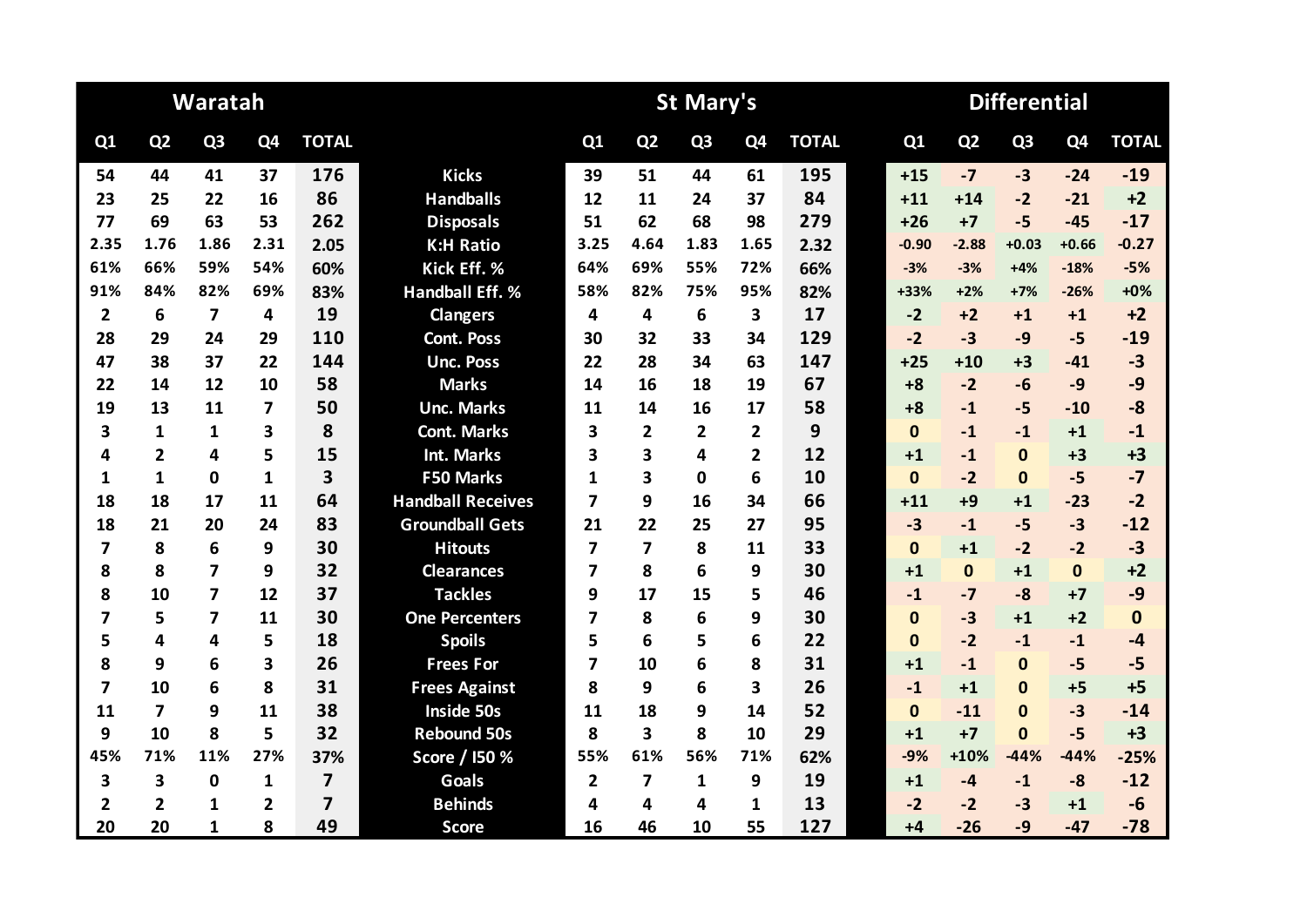|                     |       |                |       |     |             |                      |           |     |    |              |      |                 | Waratah                  |      |       |              |      |    |              |                |    |                |            |                     |                |                  |               |
|---------------------|-------|----------------|-------|-----|-------------|----------------------|-----------|-----|----|--------------|------|-----------------|--------------------------|------|-------|--------------|------|----|--------------|----------------|----|----------------|------------|---------------------|----------------|------------------|---------------|
| <b>Player</b>       | К     | н              | D     |     | KE% HE% CLG |                      | <b>CP</b> | UP  | M  | UM           |      |                 | CM IM F50M HR GBG HO CLR |      |       |              |      | т  | 1%           | <b>SP</b>      | FF | FA             | <b>I50</b> | <b>R50</b>          | G              | В                | <b>SA</b>     |
| 04 D Collis         | 23    | 3              | 26    |     | 74% 100%    | 2                    | 3         | 21  | 5  | 5            | 0    | 0               | 0                        | 8    | 3     | 0            | 0    | 2  | 3            | 1              |    | 3              | 0          | 2                   | 0              | 0                | 0             |
| 14 J Crocker        | 13    | 13             | 26    | 69% | 77%         |                      | 10        | 17  | 8  | 8            | 0    |                 | 0                        | 7    | 9     | 0            |      | 3  | 1            |                | 2  | 0              |            | 5                   | 0              | 0                | 0             |
| 10 A Gulden         | 17    | 8              | 25    | 47% | 75%         | 3                    | 4         | 17  | 6  | 6            | 0    |                 | 0                        | 10   | 4     | 0            | 3    | 0  | 2            | 1              | 0  | 2              |            | 1                   | 0              | 0                | 1             |
| 03 B Carroll        | 13    | 4              | 17    | 38% | 100%        | 1                    | 8         | 8   | 1  | 1            | 0    | 0               | 0                        | 6    | 5     | 1            | 5    | 5  | 0            | 0              | 3  | 1              | 3          | 2                   | 0              | 1                | 0             |
| 01 J Magro          | 10    | 4              | 14    | 40% | 75%         | 1                    | 6         | 8   | 4  | 4            | 0    | 1               |                          | 4    | 4     | 0            |      | 3  |              | $\mathbf{1}$   | 2  | 3              | 2          | 0                   | 1              | 3                | 1             |
| 07 R Turnbull       | 12    | 2              | 14    | 33% | 50%         | 2                    | 6         | 7   | 1  | 1            | 0    | 0               | 0                        | 1    | 6     | 0            | 4    | 3  | 3            | 1              | 0  | 2              | 4          | 0                   | 0              | 2                | 0             |
| 05 T Cree           | 11    | 2              | 13    | 73% | 100%        | 3                    | 7         | 6   | 2  | $\mathbf{1}$ | 1    | 1               | 0                        | 4    | 6     | 0            | 4    | 1  | 2            | 1              |    | $\overline{2}$ | 6          | $\overline{2}$      | 1              | 0                | 0             |
| 16 A Ross           | 6     | 7              | 13    | 83% | 100%        |                      | 7         | 6   | 2  | 2            | 0    | 1               | 0                        | 4    | 5     | 0            | 0    | 2  | 3            | 3              | 2  | 3              |            | $\overline{2}$      | 0              | 0                | 0             |
| 33 C Rich           | 11    | $\overline{2}$ | 13    | 91% | 50%         | 1                    | 4         | 8   | 6  | 6            | 0    | 0               | 0                        | 1    | 4     | 0            | 1    | 0  | 0            | 0              | 0  | 1              | 3          | $\overline{2}$      | $\overline{2}$ | 0                | 3             |
| 08 D O'Dwyer        | 7     | 5.             | 12    | 71% | 100%        | 0                    | 5         | 7   | 4  | 2            | 2    | 2               | 0                        | 3    | 3     | 0            | 0    | 1  | 4            | 4              | 0  | 2              | 0          | 3                   | 0              | 0                | 0             |
| 25 D Booth          | 5     |                | 12    | 60% | 86%         | 0                    | 8         | 4   | 2  | 2            | 0    | $\mathbf{1}$    | 0                        | 1    |       | 0            | 3    | 0  | 1            | 0              | 1  | 1              | 0          | 0                   | 0              | 0                | 0             |
| 11 J Arratta        | 8     | 3              | 11    | 50% | 100%        |                      | 5         | 6   | 5  | 3            | 2    | 4               | 0                        | 3    | 3     | 0            | 0    | 1  | 0            | 0              | 0  | 1              | 0          | 5                   | 0              | 0                | 0             |
| 13 J Wilkins        | 4     | 6              | 10    | 75% | 50%         | 1                    | 9         | 1   | 0  | 0            | 0    | 0               | 0                        | 1    |       | 18           | 5    | 4  | 2            | $\overline{2}$ | 3  | 3              |            | 0                   | 0              | 0                | 1             |
| 19 N Gooch          | 9     | $\mathbf{1}$   | 10    | 56% | 0%          | 0                    | 4         | 6   | 4  | 3            | 1    | 2               | 0                        | 2    |       | 0            | 0    | 0  | 2            |                |    | 0              |            | 4                   | 0              | 0                | 0             |
| 09 J Bowd           | 6     | 2              | 8     | 67% | 100%        | 0                    | 5         | 4   |    |              | 0    | ი<br>an an an a | 0                        |      | 4     | 0<br>an mara | 0    |    | 0            | 0              |    | 2              | 2          | 0<br>ana mana       | 2              | 0<br>ana ana ana | 1<br>www.com  |
| 23 D Gunning        | 4     | 4              | 8     |     | 100% 100%   | $\Box$<br>monomente. | 2         | 6   | O  | 0            | 0    | 0<br>onomor     | 0                        | ר    |       | O            | O    | 0  |              | O              |    | 2<br>ananan    |            | 3<br><b>Seconds</b> | 0              | 0<br>manan a     | 0<br>ennenne  |
| 32 B Wiencke        | 4     | 4              | 8     | 75% | 100%        | 1                    | 2         | 5   | 3  | 3            | 0    | 0               | 0                        |      | 2     | 0            |      | 4  | 0            | 0              | 0  | 2              | 1          | 1                   | 0              | 0                | 0<br>ana araw |
| 29 T Marsh          | 2     | 4              | 6     | 0%  | 100%        | 0                    | 4         |     |    |              | 0    |                 | 0                        |      |       | 11           |      |    | 2            | 0              |    | 0              |            | 0                   | 0              | 0                | 0             |
| 20 J Hutchins       | 4     |                | 5     | 50% | 100%        | 0                    | 4         | 1   | 2  | 1            | 1    | 0               | 2                        | 0    |       | 0            | O    | 3  | 0            | 0              | 2  | 1              |            | 0                   | 1              | 1                | 1             |
| 22 A Dohnt          | 1     | 4              | 5     | 0%  | 50%         | 1                    | 3         | 2   | 0  | 0            | 0    | 0               | 0                        | 1    | 2     | 0            | 0    | 1  | 0            | 0              |    | 0              | 1          | 0                   | 0              | 0                | 0             |
| 31 K Silver         | 5     | 0              | 5     |     | 60% #####   | 0                    | 4         | 1   | 1  | 0            | 1    | 0               | 0                        | 0    | 2     | 0            | 2    | 2  | $\mathbf{1}$ | 0              | 2  | 0              | 1          | 0                   | 0              | 0                | 0             |
| 35 X Blitner        | 0     | 0              | 0     |     | ##### ##### | 0                    | 0         | 0   | 0  | 0            | 0    | $\Omega$        | 0                        | 0    | 0     | 0            | 0    | 0  | 2            | 1              | 0  | $\Omega$       | 0          | 0                   | 0              | 0                | 0             |
|                     |       |                |       |     |             |                      |           |     |    |              |      |                 |                          |      |       |              |      |    |              |                |    |                |            |                     |                |                  |               |
| <b>WAR</b>          | 176   | 86             | 262   | 60% | 83%         | 19                   | 110       | 144 | 58 | 50           | 8    | 15              | 3                        | 64   | 83    | 30           | 32   | 37 | 30           | 18             | 26 | 31             | 38         | 32                  |                | 7                | 8             |
| <b>SMFC</b>         | 195   | 84             | 279   |     | 66% 82%     | 17                   | 129       | 147 | 67 | 58           | 9    | 12              | 10                       | 66   | 95    | 33           | 30   | 46 | 30           | 22             | 31 | 26             | 52         | 29                  | 19             | 13               | 17            |
| <b>Differential</b> | $-19$ | $+2$           | $-17$ | -5% | $+0\%$      | $+2$                 | -19       | -3  | -9 | -8           | $-1$ | $+3$            | -7                       | $-2$ | $-12$ | $-3$         | $+2$ | -9 | 0            | -4             | -5 | $+5$           | -14        | $+3$                | $-12$          | -6               | -9            |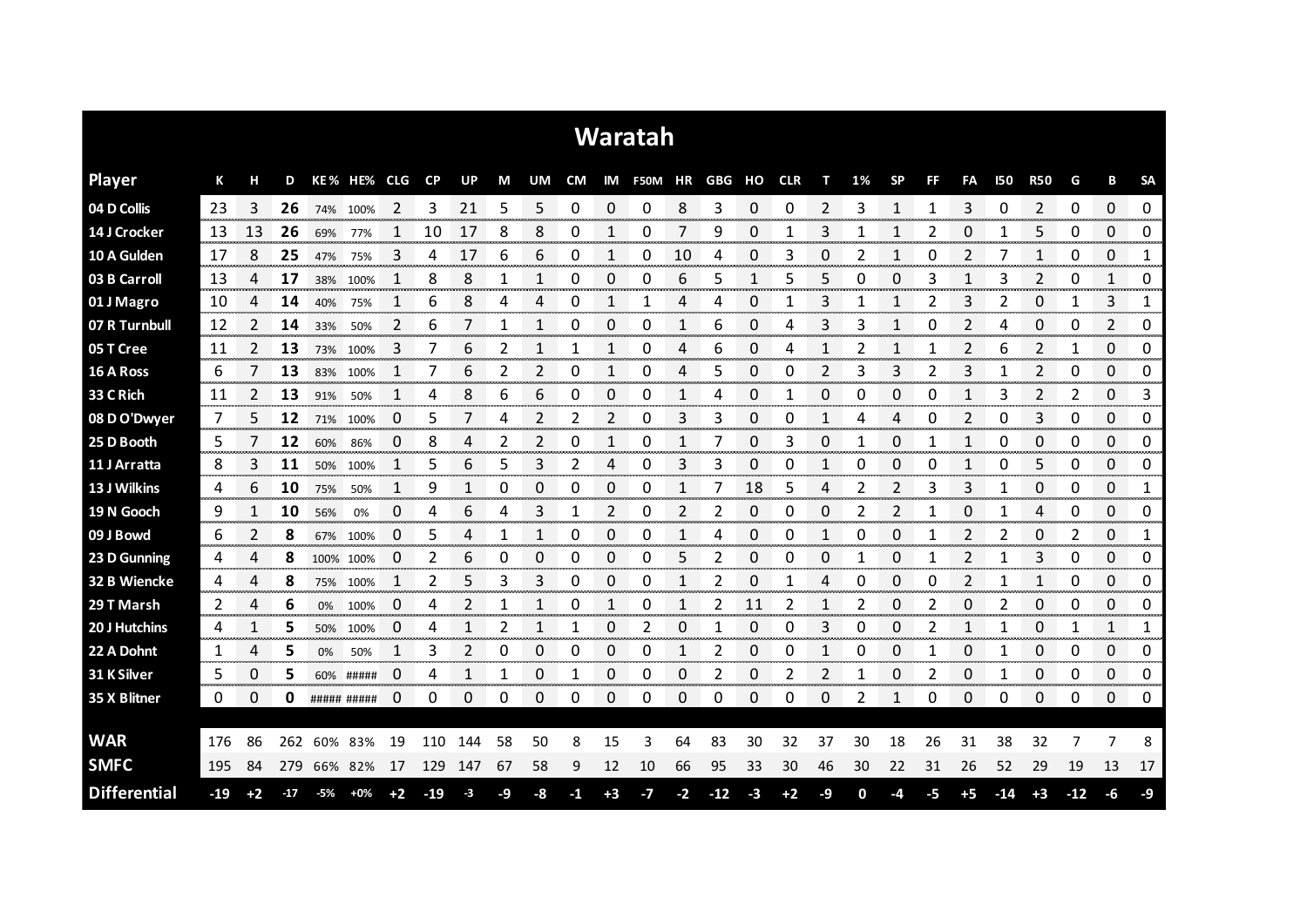|                     |       |      |       |      |             |    |       |               |      |      |      |              | St Mary's  |      |        |      |            |      |    |              |      |                |            |                |       |                |                |
|---------------------|-------|------|-------|------|-------------|----|-------|---------------|------|------|------|--------------|------------|------|--------|------|------------|------|----|--------------|------|----------------|------------|----------------|-------|----------------|----------------|
| <b>Player</b>       | К     | н    | D     |      | KE% HE% CLG |    | CP    | UP            | М    | UM   | CM   |              | IM F50M HR |      | GBG HO |      | <b>CLR</b> | т    | 1% | <b>SP</b>    | FF   | FA             | <b>I50</b> | <b>R50</b>     | G     | B              | <b>SA</b>      |
| 04 N Paredes        | 20    | 6    | 26    | 50%  | 83%         | 3  | 16    | 11            | 5    | 5    | 0    | 0            | 1          | 5    | 9      | 0    | 11         | 7    | 0  | 0            | 7    | 0              | 9          | $\mathbf{1}$   | 0     | $\overline{2}$ | $\overline{2}$ |
| 09 D Landt          | 21    | 5    | 26    | 81%  | 80%         | O  | 9     | 15            |      |      | 0    |              | 0          | 5    |        | 0    | 5          | 4    | Ω  | 0            | 3    |                | 8          | 4              | 2     | 1              | 1              |
| <b>34 A Heppell</b> | 14    | 9    | 23    | 64%  | 67%         | 2  | 13    | 11            | 8    | 6    | 2    | 2            | 0          | 4    | 10     | 0    |            | 2    | 3  | 3            | 2    | 3              | 3          | 3              | 0     | 0              | 0              |
| 14 J Robinson       | 13    |      | 20    | 62%  | 71%         | 0  | 8     | 12            | 7    | 6    | 1    | 1            | 0          | 4    | 5      | 0    | 0          | 1    |    | 0            |      | 3              | 8          | 0              | 1     | 0              | 2              |
| 05 K Parnell        | 13    | 6    | 19    | 85%  | 83%         | 0  | 7     | 12            | 5    | 4    | 1    | 3            | 0          | 7    | 5      | 0    | 0          | 0    | 5  | 4            | 1    | 0              | 2          | 5              | 0     | 0              | 0              |
| 26 H Labastida      | 9     | 5    | 14    | 67%  | 100%        | 0  | 7     |               | 5    | 5    | 0    | 0            | 0          | 2    | 5      | 0    | 4          | 0    | 0  | 0            |      | 0              | 1          | 1              | 0     | 2              | 0              |
| 01 Jacob Long       | 8     | 5    | 13    | 75%  | 80%         | 1  | 5     |               |      | 1    | 0    | 0            | 0          | 3    | 4      | 0    | 0          | 4    | 0  | 0            |      | 0              | 2          | 4              | 1     | 0              | 0              |
| 12 J Salmon         | 10    | 2    | 12    | 40%  | 100%        | 2  | 5     |               | 1    | 1    | 0    | 0            |            | 3    | 4      | 0    |            | 1    | 0  | 0            |      | 2              | 5          | 0              | 1     | 3              | 1              |
| 22 B Hodges         | 11    | 1    | 12    |      | 55% 100%    | 1  | 4     | 8             | 3    | 3    | 0    | 0            | 0          | 5    | 4      | 0    | 2          | 2    | 1  | 0            | 1    | 1              | 3          | 0              | 1     | 0              | 2              |
| 20 R Smith          | 7     | 4    | 11    | 57%  | 100%        | 2  | 2     |               | 3    | 3    | 0    | 1            | 0          | 3    |        | 13   | 0          | 1    | 2  | 1            |      | 2              | 0          | 3              | 0     | 0              | 0              |
| 25 B Grenfell       | 10    | 1    | 11    | 60%  | 100%        | 0  | 6     | 5             | 4    | 2    | 2    | 0            | 2          | 2    | 4      | 2    | 1          | 2    |    | 1            | 0    | 2              | 3          | 0              | 2     | 2              | 2              |
| 31 Z Robinson       | 5     | 6    | 11    | 20%  | 100%        | 1  | 6     | 5             | 3    | 1    | 2    | 2            | 0          | 4    |        | 0    | 0          | 1    | 3  | 2            | 0    | 0              | 0          | $\overline{2}$ | 0     | 0              | 0              |
| 40 J Kluske         | 6     | 5    | 11    |      | 67% 100%    | 0  | 6     | 5             | 1    | 1    | 0    | $\Omega$     | 0          | 4    | 4      | 0    | 3          | 5    | 2  | 0            | 2    | $\mathbf{1}$   | 1          | 0              | 0     | $\mathbf{1}$   | 0              |
| 29 A Marklew        | 6     | 4    | 10    | 67%  | 75%         | 1  | 4     | 6             | 4    | 4    | 0    | 0            | 2          | 2    | 4      | 0    | 0          | 4    | 0  | 0            |      | 1              | 0          | 0              | 2     | 0              | 1              |
| 35 M Wilkinson      | 9     | 1    | 10    | 56%  | 0%          | 1  | 7     | 3             | 1    | 0    | 1    | $\mathbf{1}$ | 0          | 2    | 5      | 0    | 1          | 3    | 1  | 1            | 1    | 1              | 1          | 3              | 0     | 0              | 2              |
| 11 N Yarran         | 9     | 0    | 9     |      | 67% #####   | 0  | 4     | 5             | 2    | 2    | 0    | 0            |            | 1    | 4      | 0    | 0          | 4    | 1  | 0            |      | 2              | 2          | 0              | 3     | 1              | 1              |
| 24 J Calder         | 7     | 2    | 9     |      | 100% 100%   | 0  | 6     | 3             | 3    | 3    | 0    | 0            | 3          | 0    | 4      | 0    | 0          | 0    | 0  | 0            | 2    | 0              | 0          | 0              | 4     | 0              | 3              |
| 27 G Gallus         | 4     | 4    | 8     | 75%  | 75%         | 1  | 3     | 5             | 2    | 2    | 0    | 1            | 0          | 2    | 2      | 0    | 0          | 0    | 1  | $\mathbf{1}$ | 2    | 1              | 1          | 1              | 0     | 0              | 0              |
| 02 S Holna          | 3     | 4    | 7     |      | 100% 100%   | 0  | 6     | 1             | 0    | 0    | 0    | 0            | 0          | 0    | 5      | 0    | 0          | 0    | 6  | 6            | 1    | $\overline{2}$ | 0          | 2              | 0     | 0              | 0              |
| 10 S Rioli          | 4     | 3    | 7     | 75%  | 33%         | 2  | 2     | 5             | 1    | 1    | 0    | 0            | 0          | 3    | 2      | 0    | 1          | 0    | 0  | 0            | 0    | 0              | 2          | 0              | 1     | 0              | 0              |
| 03 Lachlan Taylor   | 5     | 1    | 6     | 80%  | 100%        | 0  | 1     | 5             | 0    | 0    | 0    | 0            | 0          | 5    | 1      | 0    | 0          | 2    | 1  | 1            | 0    | 1              | 0          | 0              | 1     | 0              | 0              |
| 23 J Toa            | 1     | 3    | 4     | 100% | 67%         | 0  | 2     | $\mathcal{P}$ | 1    | 1    | 0    | 0            | 0          | 0    | 2      | 18   | 0          | 3    | 2  | 2            | 0    | 3              | 1          | 0              | 0     | 0              | 0              |
|                     |       |      |       |      |             |    |       |               |      |      |      |              |            |      |        |      |            |      |    |              |      |                |            |                |       |                |                |
| <b>SMFC</b>         | 195   | 84   | 279   | 66%  | 82%         | 17 | 129   | 147           | 67   | 58   | 9    | 12           | 10         | 66   | 95     | 33   | 30         | 46   | 30 | 22           | 31   | 26             | 52         | 29             | 19    | 13             | 17             |
| <b>WAR</b>          | 176   | 86   | 262   |      | 60% 83%     | 19 | 110   | 144           | 58   | 50   | 8    | 15           | 3          | 64   | 83     | 30   | 32         | 37   | 30 | 18           | 26   | 31             | 38         | 32             | 7     | 7              | 8              |
| <b>Differential</b> | $+19$ | $-2$ | $+17$ | +5%  | $-0\%$      | -2 | $+19$ | $+3$          | $+9$ | $+8$ | $+1$ | $-3$         | $+7$       | $+2$ | $+12$  | $+3$ | $-2$       | $+9$ | 0  | +4           | $+5$ | -5             | $+14$      | $-3$           | $+12$ | $+6$           | $+9$           |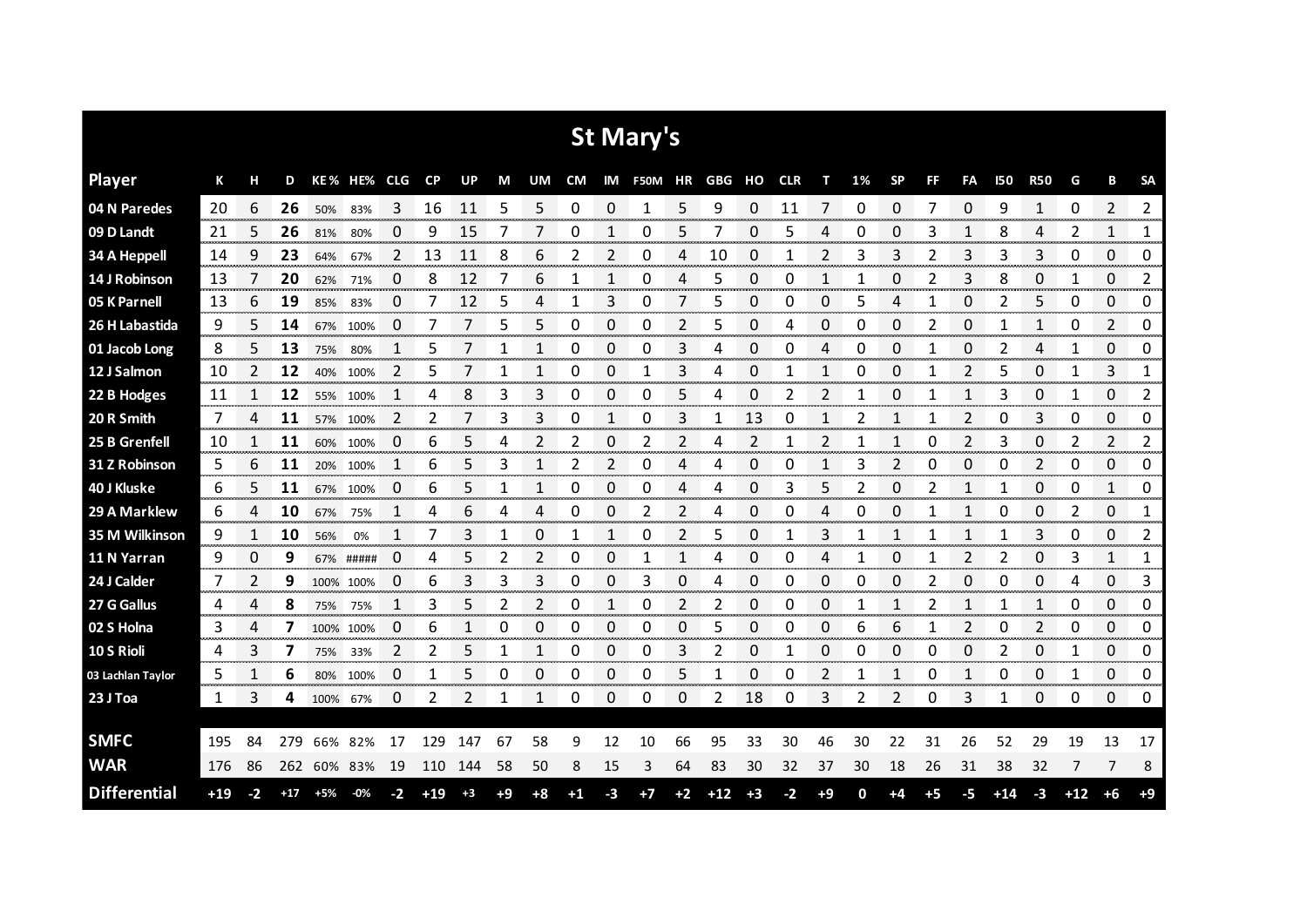|                        |            | <b>Score Sources</b> |
|------------------------|------------|----------------------|
|                        | <b>WAR</b> | <b>SMFC</b>          |
| <b>Turnover</b>        | 4.4.28     | 15.3.93              |
| <b>Stoppage</b>        | 2.3.15     | 4.10.34              |
| Kick In                | 1.0.6      | 0.0.0                |
| <b>TOTAL</b>           | 7.7.49     | 19.13.127            |
|                        |            | Defensive 50         |
| <b>Turnover</b>        | 2.0.12     | 4.0.24               |
| <b>Stoppage</b>        | 1.0.6      | 0.1.1                |
| <b>Kick In</b>         | 1.0.6      | 0.0.0                |
| <b>TOTAL</b>           | 4.0.24     | 4.1.25               |
|                        |            | <b>Midfield</b>      |
| <b>Turnover</b>        | 2.3.15     | 9.3.57               |
| <b>Centre Bounce</b>   | 0.1.1      | 0.5.5                |
| <b>B/ARC Stoppages</b> | 1.1.7      | 4.1.25               |
| <b>TOTAL</b>           | 3.5.23     | 13.9.87              |
|                        |            | <b>Forward 50</b>    |
| <b>Turnover</b>        | 0.1.1      | 2.0.12               |
| <b>Stoppage</b>        | 0.1.1      | 0.3.3                |
| <b>TOTAL</b>           | 0.2.2      | 2.3.15               |